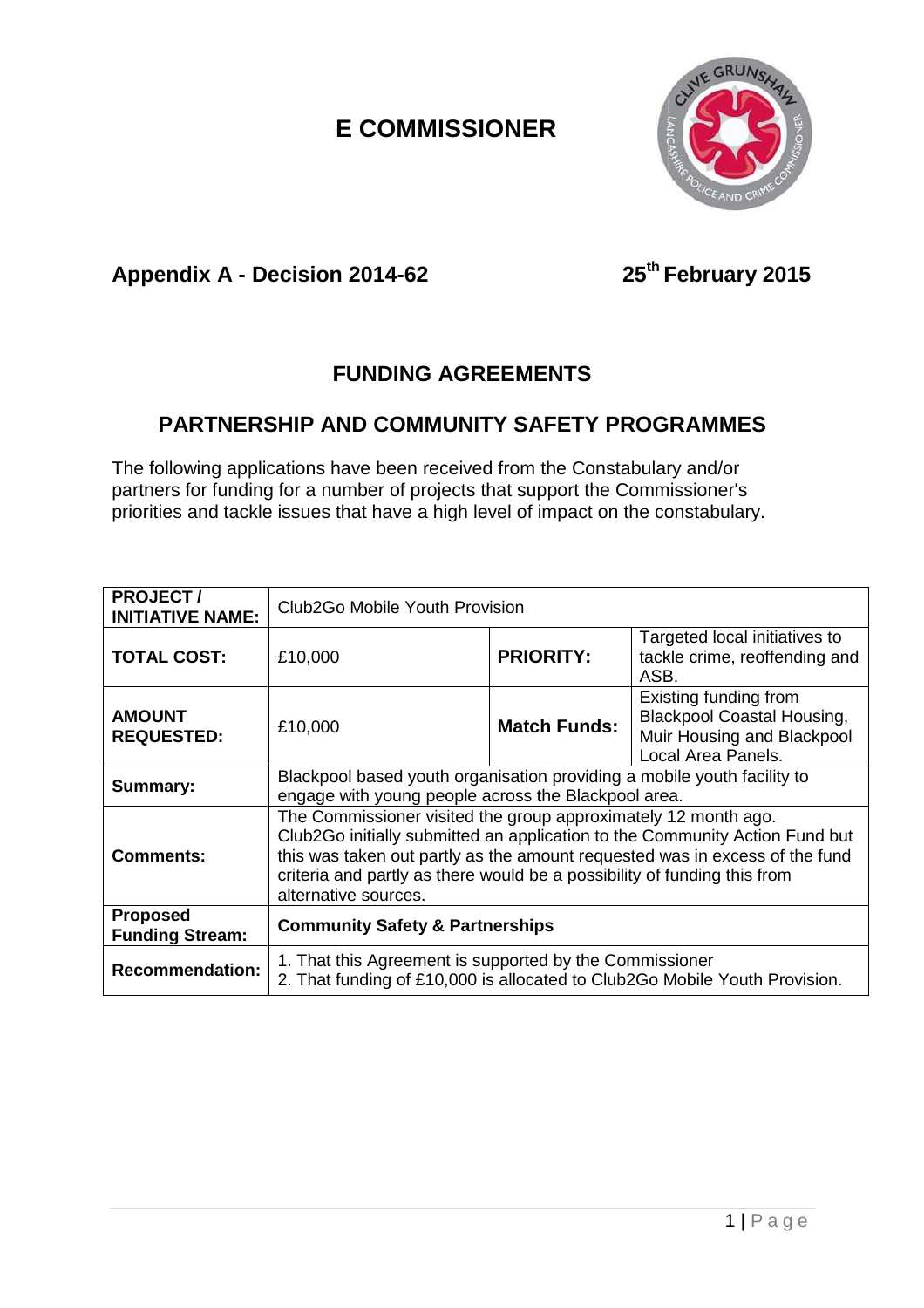# **E COMMISSIONER**



| <b>PROJECT/</b><br><b>INITIATIVE NAME:</b> | Saheliyaan Asian Womens Forum (Chorley)                                                                                                                                                                                                                                                                                                                                                                                                                                               |                     |                                                                   |
|--------------------------------------------|---------------------------------------------------------------------------------------------------------------------------------------------------------------------------------------------------------------------------------------------------------------------------------------------------------------------------------------------------------------------------------------------------------------------------------------------------------------------------------------|---------------------|-------------------------------------------------------------------|
| <b>TOTAL COST:</b>                         | £20,000                                                                                                                                                                                                                                                                                                                                                                                                                                                                               | <b>PRIORITY:</b>    | <b>Protect Vulnerable People</b>                                  |
| <b>AMOUNT</b><br><b>REQUESTED:</b>         | £20,000                                                                                                                                                                                                                                                                                                                                                                                                                                                                               | <b>Match Funds:</b> | None                                                              |
| Summary:                                   | Funding for a domestic abuse service support in particular for Asian heritage<br>women and families, although open to all women. This would provide<br>support for women and families who have issues ranging from emotional,<br>physical, financial, homelessness to immigration difficulties. The service<br>would provide support, advocacy and signpost to other agencies where<br>applicable. The organisation also provides a local out of hour's telephone<br>support service. |                     |                                                                   |
| <b>Comments:</b>                           | Funding would provide for sessional workers and support activities for a 12<br>month period – up to the time when the wider range of DA services are due<br>to be re-commissioned in 2016.                                                                                                                                                                                                                                                                                            |                     |                                                                   |
| <b>Proposed</b><br><b>Funding Stream:</b>  | <b>MoJ Victims Funding 2014/15</b>                                                                                                                                                                                                                                                                                                                                                                                                                                                    |                     |                                                                   |
| <b>Recommendation:</b>                     | 1. That this Agreement is supported by the Commissioner<br>2. That funding of £20,000 is allocated to the Saheliyaan Asian Womens<br>Forum.                                                                                                                                                                                                                                                                                                                                           |                     |                                                                   |
|                                            |                                                                                                                                                                                                                                                                                                                                                                                                                                                                                       |                     |                                                                   |
| <b>PROJECT/</b><br><b>INITIATIVE NAME:</b> | Inner Strength DV Perpetrator Programme (Blackpool)                                                                                                                                                                                                                                                                                                                                                                                                                                   |                     |                                                                   |
| <b>TOTAL COST:</b>                         | £30,000                                                                                                                                                                                                                                                                                                                                                                                                                                                                               | <b>PRIORITY:</b>    | Champion the rights of<br>victims and help tackle<br>reoffending. |
| <b>AMOUNT</b><br><b>REQUESTED:</b>         | £20,000                                                                                                                                                                                                                                                                                                                                                                                                                                                                               | <b>Match Funds:</b> | £10k Blackpool Council/<br><b>Public Health</b>                   |
| Summary:                                   | The 'Inner Strength Programme' has been designed to engage and work<br>with groups of domestic violence perpetrators in a custody or community<br>setting. This programme can be delivered on a 'one to one' basis or group<br>(up to 10) in 2 hour weekly sessions over a 14 week period facilitated by<br>trained and licensed facilitators.<br>The programme has the support of the Constabulary who proposed using                                                                |                     |                                                                   |

| <b>PROJECT/</b><br><b>INITIATIVE NAME:</b> | Inner Strength DV Perpetrator Programme (Blackpool)                                                                                                                                                                                                                                                                                            |                     |                                                                   |
|--------------------------------------------|------------------------------------------------------------------------------------------------------------------------------------------------------------------------------------------------------------------------------------------------------------------------------------------------------------------------------------------------|---------------------|-------------------------------------------------------------------|
| <b>TOTAL COST:</b>                         | £30,000                                                                                                                                                                                                                                                                                                                                        | <b>PRIORITY:</b>    | Champion the rights of<br>victims and help tackle<br>reoffending. |
| <b>AMOUNT</b><br><b>REQUESTED:</b>         | £20,000                                                                                                                                                                                                                                                                                                                                        | <b>Match Funds:</b> | £10k Blackpool Council/<br><b>Public Health</b>                   |
| Summary:                                   | The 'Inner Strength Programme' has been designed to engage and work<br>with groups of domestic violence perpetrators in a custody or community<br>setting. This programme can be delivered on a 'one to one' basis or group<br>(up to 10) in 2 hour weekly sessions over a 14 week period facilitated by<br>trained and licensed facilitators. |                     |                                                                   |
| <b>Comments:</b>                           | The programme has the support of the Constabulary who proposed using<br>this programme for a pilot scheme in Blackpool and the project will be jointly<br>managed by Blackpool's Early Help Manager and Lancashire Constabulary's<br><b>Public Protection Unit.</b>                                                                            |                     |                                                                   |
| <b>Proposed</b><br><b>Funding Stream:</b>  | <b>MoJ Victims Funding 2014/15</b>                                                                                                                                                                                                                                                                                                             |                     |                                                                   |
| <b>Recommendation:</b>                     | 1. That this Agreement is supported by the Commissioner<br>2. That funding of £20,000 is allocated to the Inner Strength DV Perpetrator<br>Programme in Blackpool.                                                                                                                                                                             |                     |                                                                   |